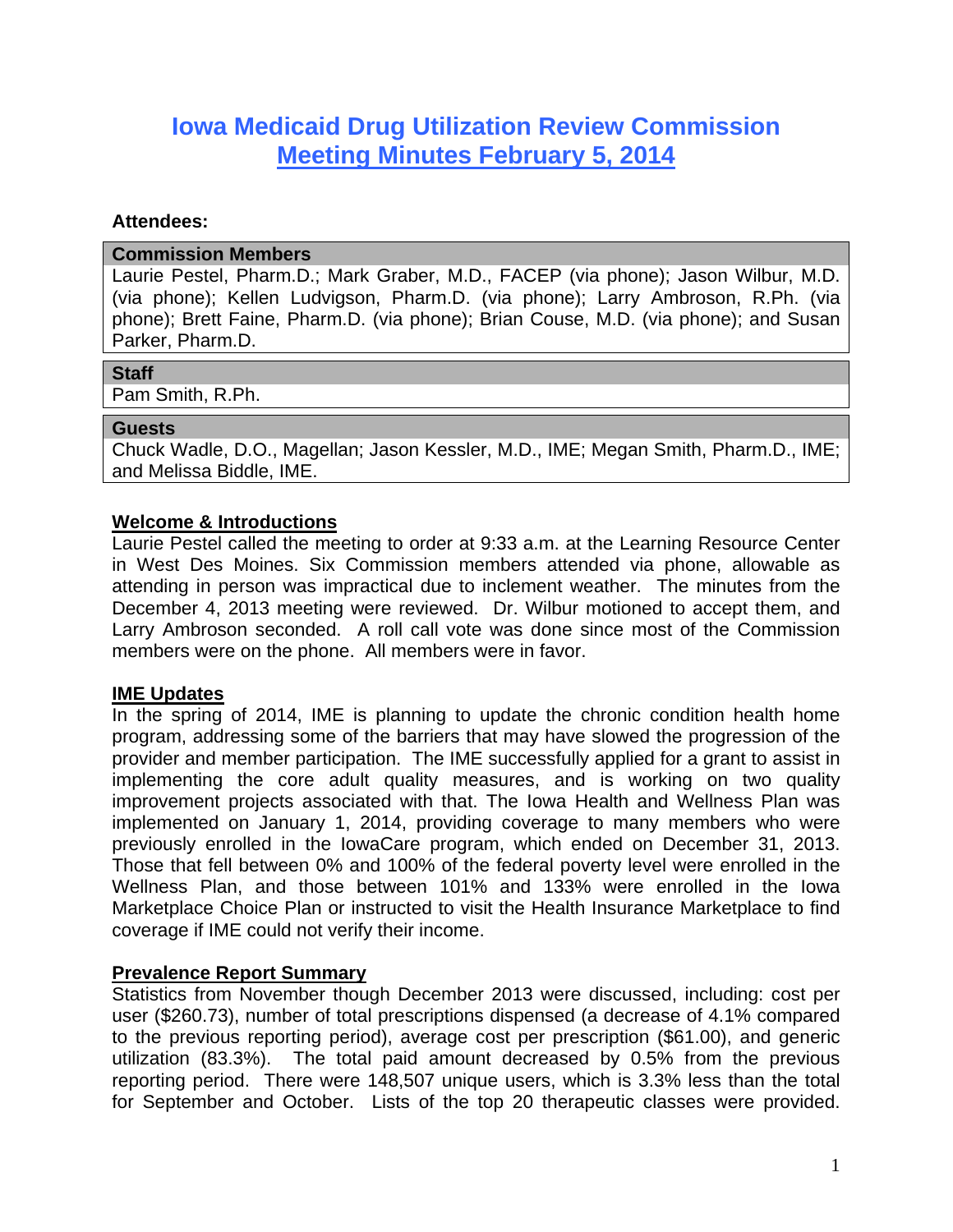SSRIs had the highest prescription count, and Anticonvulsants came in second. The top 100 drugs were also reviewed. The ten most expensive medications were: *Vyvanse, Abilify, Synagi*s, methylphenidate hcl er, *Focalin XR, Advate, Cymbalta, Adderall XR, Lantus*, and *Strattera*.

# **Case Studies**

Pam Smith presented 4 case studies. Recommendations by Commissioners from these four examples resulted in annualized total savings of \$534.80 pre-rebate (state and federal).

# **Public Comment**

| <b>Name</b>   | <b>Representing</b>           | <b>Drug/Topic</b>                |
|---------------|-------------------------------|----------------------------------|
|               |                               | Lyrica, Chronic Pain             |
| Nancy Bell    | Pfizer                        | <b>Syndromes PA</b>              |
|               | Herself (NP at pain           | Opiates and non-opiates prior    |
| Rebecca Blair | management clinic)            | auth criteria                    |
|               | Director, Iowa Office of Drug | <b>Chronic Pain Syndromes PA</b> |
| Steven Lukan  | <b>Control Policy</b>         | criteria                         |

# **Focus Studies**

**Duplicate SSRI:** This was a follow-up discussion. Twenty-three of the 50 members identified changed therapy, for an annualized cost savings of \$10,549.96 (state and federal, pre-rebate) as a result of the 126 surveys sent out to prescribers and pharmacies. Sixty (47.62%) of those surveys were returned.

**Duplicate TCA:** This was a follow-up discussion. Eight of the 13 members identified changed therapy, for an annualized cost savings of \$2,079.72 (state and federal, prerebate) as a result of the 34 surveys sent out to prescribers and pharmacies. Twenty (58.82%) of those surveys were returned.

**Prescriber Trends in Opiate Prescribing:** Findings will be plotted on a graph to illustrate opioid units per day and morphine sulfate equivalents per day, along with provider types to identify outliers. Pam Smith will make the graphs and send them to the Commission members for feedback.

**Chronic Short-Acting Opioid Use without a Long-Acting Opioid:** Data will be re-run to look at TCAs (amitriptyline), gabapentin, and tramadol used in combination with short-acting opioids, short-acting opioids by percent of opioid utilization and if there are multiple prescribers. Results will be broken out by type and drug, and include all required trials on the Chronic Pain Syndromes prior authorization form. Pam Smith will also look into what other states are doing.

**Butalbital Utilization:** Data will be run to see how many members would be impacted if a quantity limit of 30 or 60 per 30 days was implemented, if the limit could be applied to the GPI, and if an accumulator edit could restrict limits for 6 months or a year as well.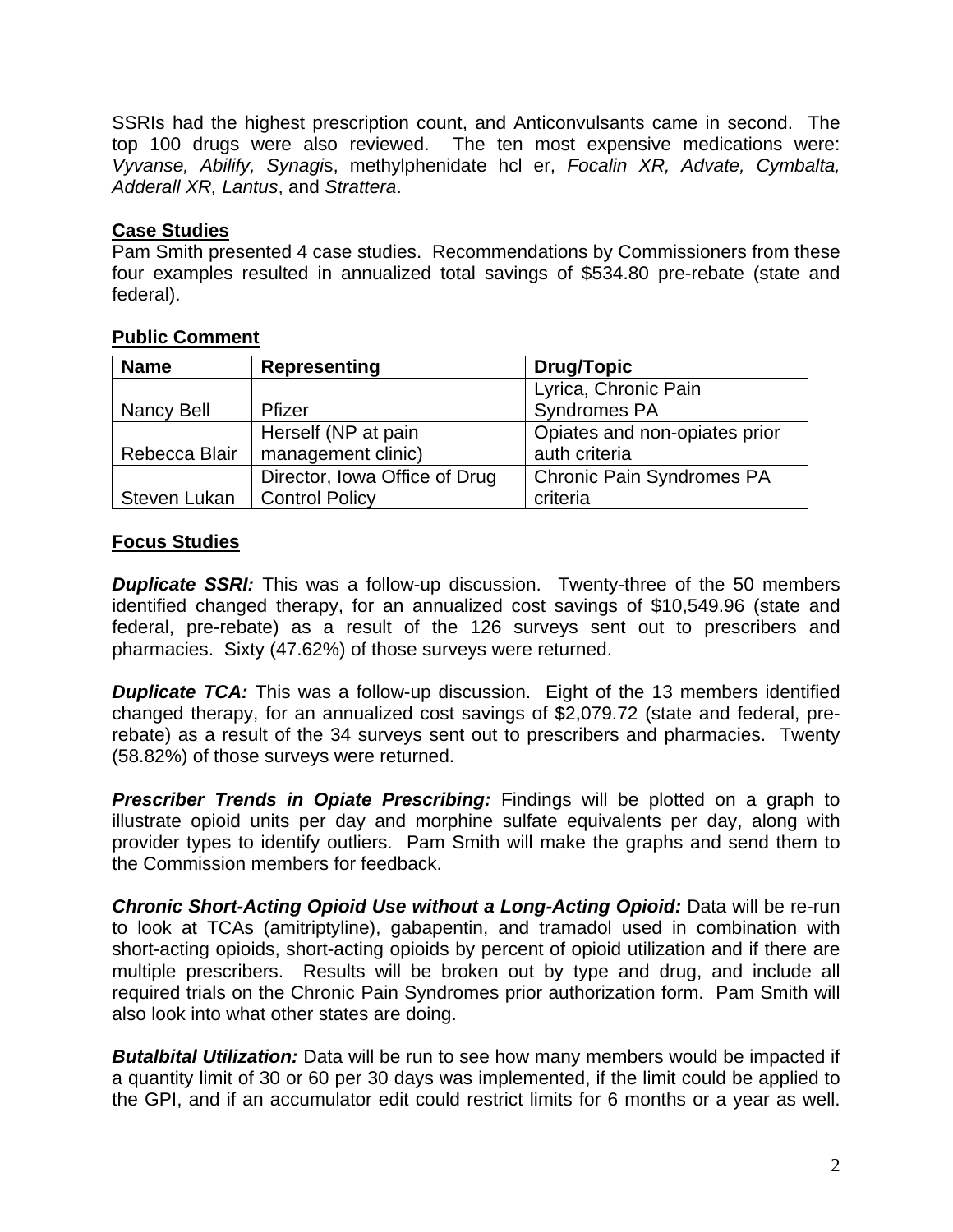Those on high does could be allowed time to taper though the prior authorization process. This will be re-evaluated at the April meeting.

## **Public Comment**

There were no public comments.

## **Prior Authorization**

*Chronic Pain Syndromes:* The Commission reviewed the prior authorization criteria as follows:

*A prior authorization is required for duloxetine (Cymbalta®), pregabalin (Lyrica®), and milnacipran (Savella™). Payment will be considered under the following conditions:* 

- *1. A diagnosis of fibromyalgia (Cymbalta®, Lyrica®, and Savella™)* 
	- *a. A trial and therapy failure at a therapeutic dose with three drugs from three distinct therapeutic classes from the following: tricyclic antidepressant, muscle relaxant, SSRI/SNRI, tramadol, or gabapentin, WITH*
	- *b. Documented non-pharmacologic therapies (cognitive behavior therapies, exercise, etc.), AND*
	- *c. Documentation of a previous trial and therapy failure at a therapeutic dose with Savella™ when Cymbalta® and Lyrica® are requested.*
- *2. A diagnosis of post-herpetic neuralgia (Lyrica®)*

*A trial and therapy failure at a therapeutic dose with at least two drugs from two distinct therapeutic classes from the following: tricyclic antidepressant, topical lidocaine, valproate, carbamazepine, or gabapentin.* 

*3. A diagnosis of diabetic peripheral neuropathy (Cymbalta® and Lyrica®)* 

*A trial and therapy failure at a therapeutic dose with at least two drugs from two distinct therapeutic classes from the following: tricyclic antidepressant, topical lidocaine, tramadol, or gabapentin.* 

- *4. A diagnosis of partial onset seizures, as adjunct therapy (Lyrica®)*
- *5. A diagnosis of major depressive disorder or generalized anxiety disorder (Cymbalta®)*
- *6. A diagnosis of chronic musculoskeletal pain (Cymbalta®)*

*A trial and therapy failure at a therapeutic dose with at least three drugs from three distinct therapeutic classes from the following: NSAIDs, opioids, tramadol, or tricyclic antidepressants.* 

*Requests for concomitant use of these agents for an indicated chronic pain diagnosis may only be considered once each agent has been tried at maximum tolerated dose separately. Duplicate use of drugs from the same therapeutic category will not be considered.*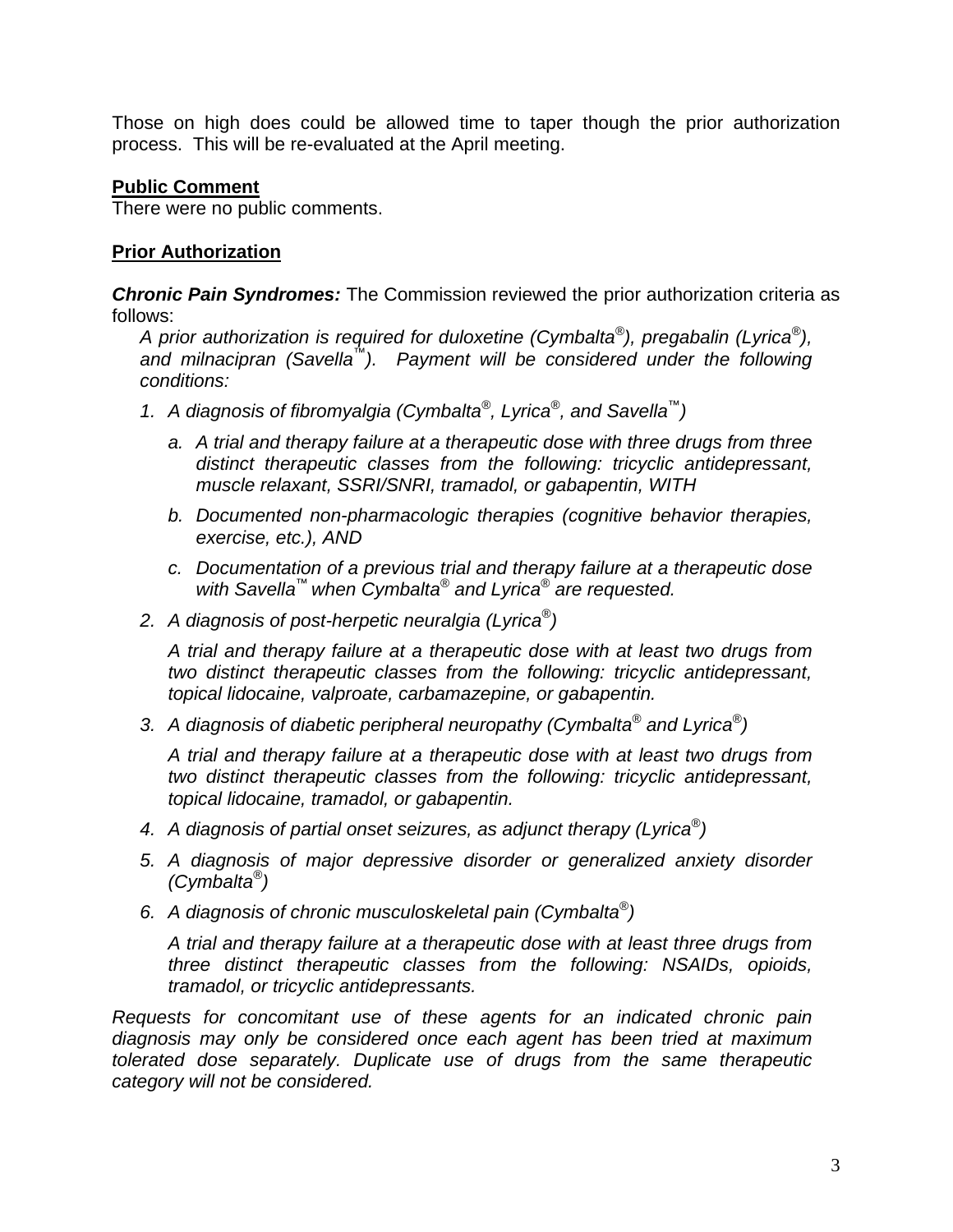Pam Smith will send out the electronic version of the comparison studies she spoke about. Mark Graber suggested reducing the musculoskeletal pain trials to two. This topic will be tabled until April to see if generic *Cymbalta* becomes less expensive.

*Hepatitis C Protease Inhibitors:* The Commission reviewed the prior authorization criteria as follows:

*Prior authorization is required for direct-acting oral antiviral agents against the hepatitis C virus. Requests for non-preferred agents may be considered when documented evidence is provided that the use of the preferred agents would be medically contraindicated. Payment will be considered under the following conditions:* 

- *1. Patient is 18 years of age or older; and*
- 2. Patient's prior treatment history is provided (treatment naïve, prior null *responder, partial responder, or relapser); and*
- *3. Patient has not previously tried or failed therapy with a hepatitis C protease inhibitor; and*
- *4. Patient is not a pregnant female or a male with a pregnant female partner; and*
- *5. Women of childbearing potential and their male partners must use two forms of effective contraception (non-hormonal contraception for patients taking Incivek™ and Sovaldi™) during treatment and for at least 6 months after treatment has concluded; and*
- *6. Documentation that routine monthly pregnancy tests are performed during this time; and*
- *7. Medication is prescribed by an infectious disease specialist, gastroenterologist, or hematologist.*

*Incivek* 

- *Patient has a documented diagnosis of hepatitis C genotype 1; and*
- *Administered in combination with peg-interferon alfa and ribavirin; and*
- *Patient does not have HIV co-infection; and*
- *Patient is not receiving dialysis or does not have a CrCl < 50 mL/min.*
- *HCV-RNA results are required at treatment week 4 for telaprevir (Incivek™).*
- *Additional prior authorization will be considered with documentation of response to treatment, measured by HCV-RNA levels.*
- *A maximum 12 weeks of therapy will be allowed for telaprevir (Incivek™).*

*Victrelis* 

- *Patient has a documented diagnosis of hepatitis C genotype 1; and*
- *Administered in combination with peg-interferon alfa and ribavirin; and*
- *Patient does not have HIV co-infection; and*
- *Patient does not have decompensated cirrhosis.*
- *HCV-RNA results are required at treatment week 8, 12, and 24 (including lead in period) for boceprevir (Victrelis™).*
- *Additional prior authorizations will be considered with documentation of response to treatment, measured by HCV-RNA levels.*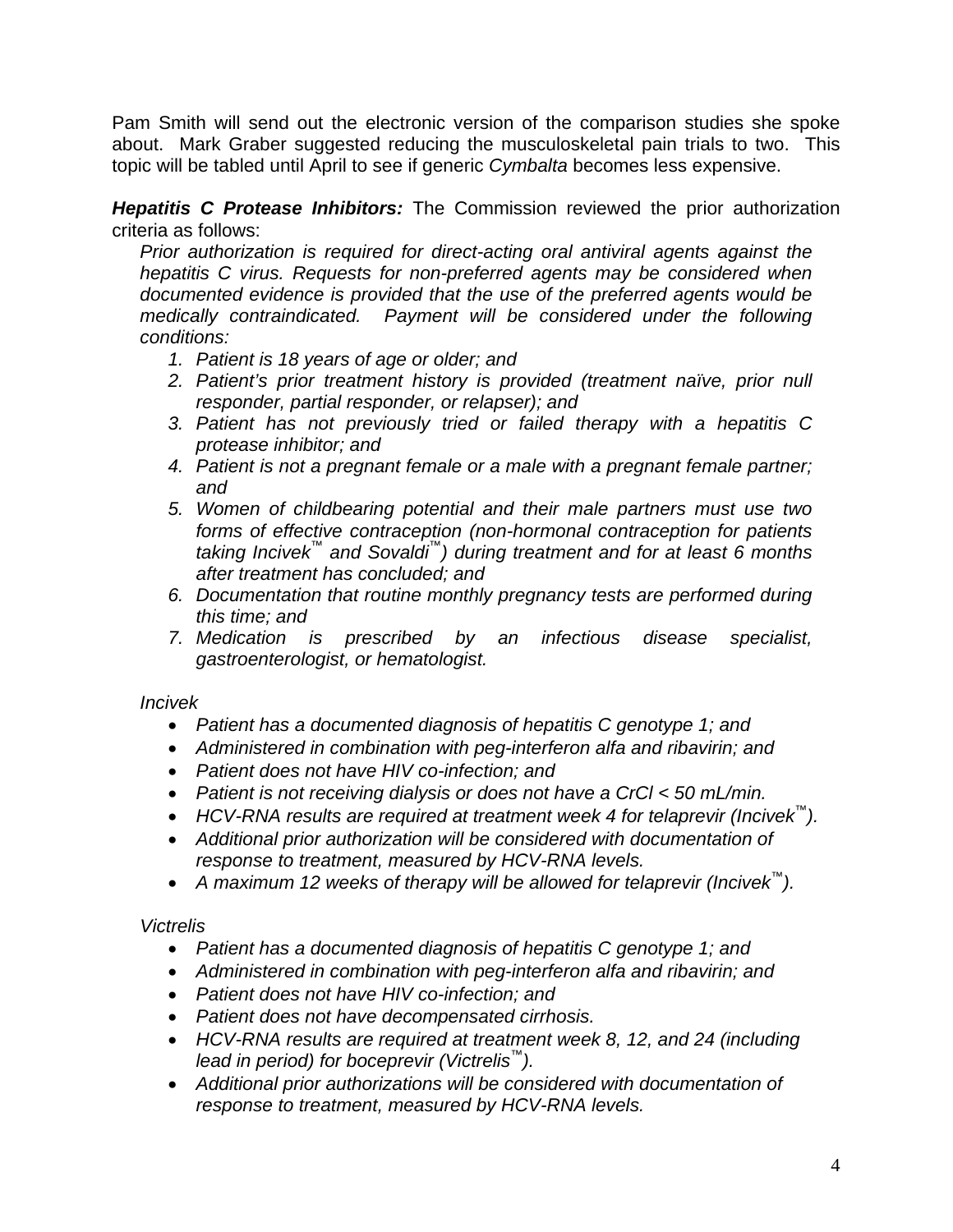*Prior authorizations will be approved for a maximum of 24, 32, or 44 weeks of therapy with boceprevir (Victrelis™) based on response.* 

*Olysio* 

- *Patient has a documented diagnosis of hepatitis C genotype 1; and*
- *Administered in combination with peg-interferon alfa and ribavirin; and*
- *Patient does not have HIV co-infection; and*
- *Patient does not have the NS3 Q80K polymorphism with hepatitis C genotype 1a; and*
- *The patient is not receiving dialysis or does not have a CrCl < 30 mL/min.*
- *HCV-RNA results are required at treatment week 4 for simeprevir (Olysio™).*
- *Additional prior authorizations will be considered with documentation of response to treatment, measured by HCV-RNA levels.*
- *A maximum 12 weeks of therapy will be allowed.*

*Sovaldi* 

- *The patient is not receiving dialysis or does not have a CrCl < 30 mL/min; and*
- *Patient does not have decompensated cirrhosis.*
- *Patient has a documented diagnosis of hepatitis C genotype 2 (mono-infected or HCV/HIV co-infected) and used in combination with ribavirin. A maximum 12 weeks of therapy will be allowed.*
- *Patient has a documented diagnosis of hepatitis C genotype 3 (mono-infected or HCV/HIV co-infected) and used in combination with ribavirin. A maximum 24 weeks of therapy will be allowed.*
- *Patient has a documented diagnosis of hepatitis C genotype 4 and used in combination with peg-interferon alfa and ribavirin. A maximum 12 weeks of therapy will be allowed.*
- *Patient has a documented diagnosis of hepatitis C genotype 1 with HIV coinfection and used in combination with peg-interferon alfa and ribavirin. A maximum 12 weeks of therapy will be allowed.*
- *Patient has a documented diagnosis of hepatitis C genotype 1, 2, 3, 4 with a diagnosis of hepatocellular carcinoma meeting Milan criteria (awaiting liver transplantation) and in combination with ribavirin for up to 48 weeks or until liver transplantation, whichever comes first.*
- *Patient has a documented diagnosis of hepatitis C genotype 1 who is peginterferon ineligible and is used in combination with ribavirin. A maximum 24 weeks of therapy will be allowed. Requests for patients with a documented diagnosis of hepatitis C genotype 1 without HIV co-infection and are peginterferon eligible will not be considered.*

Dr. Graber suggested splitting out criteria by genotype since drugs did not have equal effectiveness on all of them, and he pointed out that the older regimens have more side effects that might not merit the cost of the medications. Information regarding educating the patient about alcohol abuse will be added to the PA form. Pam Smith will research, and bring her findings back to the April meeting. The P&T Committee will have created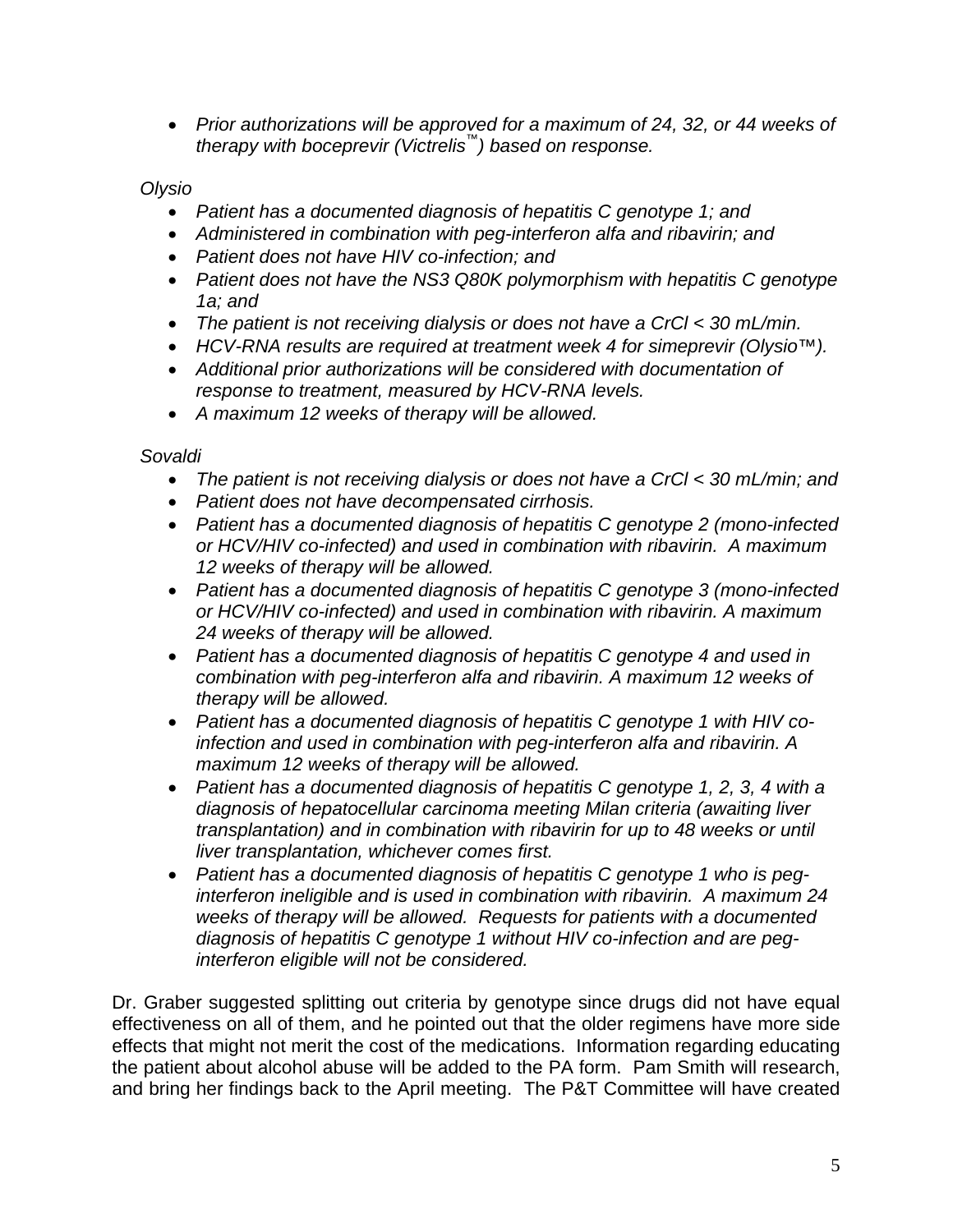a draft PDL for its own April meeting by then which should assist the DUR in developing criteria for the newer agents.

*Trametinib (Mekinist):* The Commission reviewed the prior authorization criteria as follows:

*Prior authorization is required for trametinib (Mekinist™). Payment will be considered for patients when the following criteria are met:* 

- *1. Patient is 18 years of age or older; and*
- *2. Patient has a documented diagnosis of unresectable or metastatic melanoma with BRAF V600E or BRAF V600K mutation as detected by an FDA-approved test; and*
- *3. Patient has not received prior therapy with a BRAF-inhibitor; and*
- *4. Prescriber is an oncologist.*

*If the criteria for coverage are met, authorizations will be given at three (3) month intervals. Updates on disease progression must be provided with each renewal request. If disease progression is noted, therapy will not be continued.* 

Dr. Graber motioned to accept the criteria, and Dr, Wilbur seconded. A roll call vote was done since most of the Commission members were on the phone. All members were in favor.

**Sodium Oxybate (Xyrem):** The Commission reviewed the prior authorization criteria as follows:

*Prior authorization is required for sodium oxybate (Xyrem®). Payment will be considered for patients 16 years of age or older under the following conditions:* 

- *1. A diagnosis of cataplexy associated with narcolepsy verified by a recent sleep study (including PSG, MSLT, and ESS) and previous trial and therapy failure*  with one of the following tricyclic antidepressants: clomipramine, imipramine, *or protriptyline.*
- *2. Patient is enrolled in the Xyrem® Success Program.*
- *3. A diagnosis of excessive daytime sleepiness associated with narcolepsy verified by a recent sleep study (including PSG, MSLT, and ESS) and previous trials and therapy failures at a therapeutic dose with a preferred amphetamine and non-amphetamine stimulant.*
- *4. Patient has been instructed to not drink alcohol when using Xyrem®.*
- *5. Patients with and without a history of substance abuse have been counseled regarding the potential for abuse and dependence and will be closely monitored for signs of abuse and dependence.*
- *6. Requests for patients with concurrent use a sedative hypnotic or a semialdehyde dehydrogenase deficiency will not be considered.*
- *7. The prescriber must review the patient's use of controlled substances on the Iowa Prescription Monitoring Program website at https://pmp.iowa.gove/IAPMPWebCenter/ prior to requesting prior authorization.*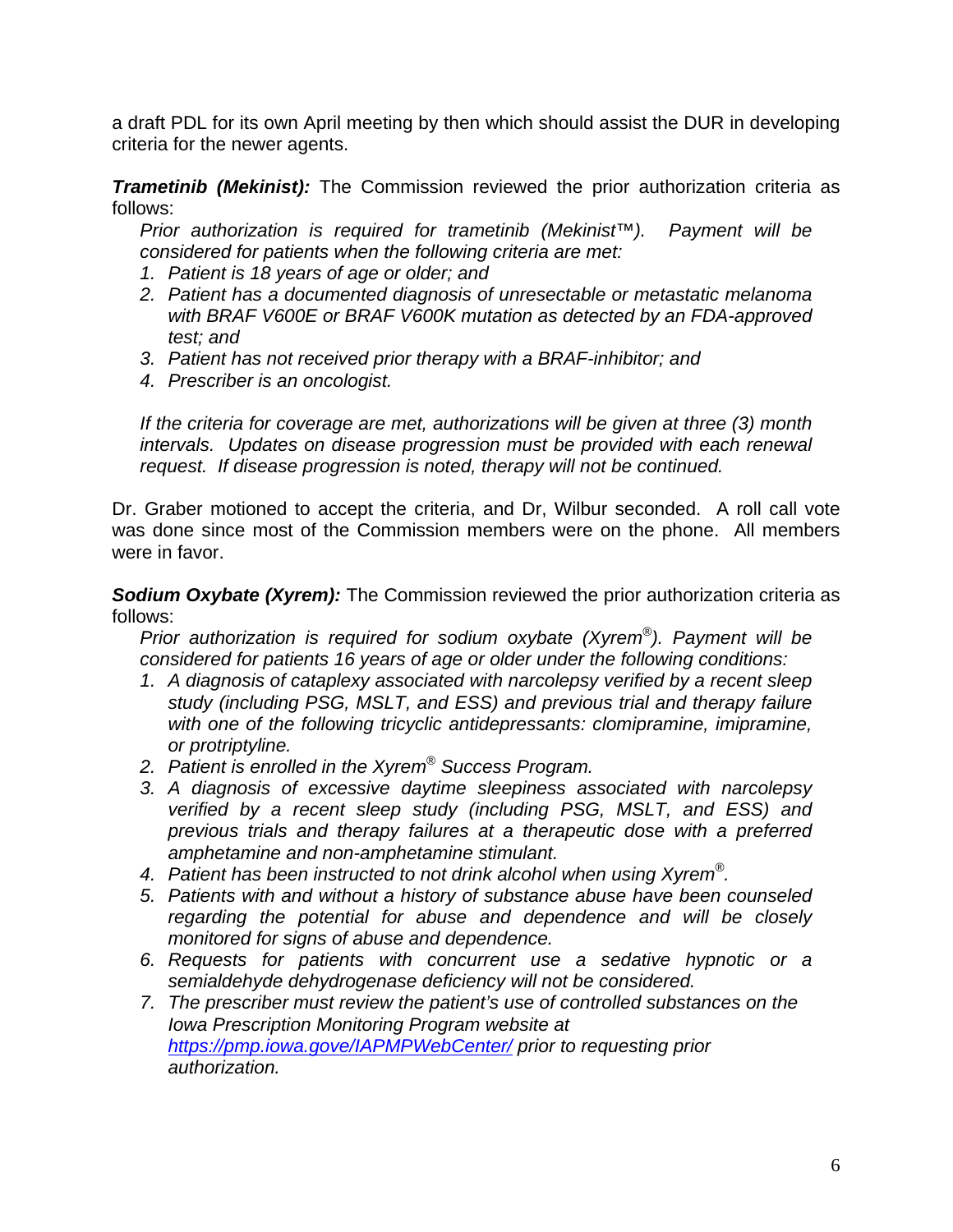*The required trials may be overridden when documented evidence is provided that the use of these agents would be medically contraindicated.* 

As this was the second review of these criteria, no motion was necessary. The recommendation with be sent to the Department for consideration.

*Anti-Diabetics, Non-Insulin Agents:* The Commission reviewed the prior authorization criteria as follows:

*Prior authorization is required for anti-diabetic, non-insulin agents. Payment for preferred agents will be considered under the following conditions:* 

*1. A diagnosis of Type 2 Diabetes Mellitus, and* 

*2. Patient is 18 years of age or older, and* 

*3. The patient has not achieved HgbA1C goals after a minimum three month trial with metformin at a maximally tolerated dose, unless evidence is provided that use of this agent would be medically contraindicated.* 

*Payment for a non-preferred agent will be authorized only for cases in which there is documentation of previous trials and therapy failures with metformin, a preferred DPP-4 Inhibitor and a preferred Incretin Mimetic at maximally tolerated doses, unless evidence is provided that use of these agents would be medically contraindicated.* 

*Initial authorizations will be approved for six months. Additional prior authorizations will be considered on an individual basis after review of medical necessity and documented continued improvement in HgbA1C.*

The first two lines will be revised to clarify that the statement is not intended for all agents, even those that wouldn't require prior authorization, and then this will be brought back to the next meeting.

*Proton Pump Inhibitors:* The Commission reviewed the prior authorization criteria as follows:

*Prior authorization is not required for preferred proton pump inhibitors (PPI) for doses within the established quantity limits of one unit per day. Requests for PPIs exceeding one unit per day for a diagnosis of gastroesophageal reflux disease will be considered after documentation of a therapeutic trial and therapy failure with concomitant use of once daily PPI dosing and a bedtime dose of a histamine H2-receptor antagonist. Upon failure of the combination therapy, subsequent requests for PPIs exceeding one unit per day will be considered on a short term basis (up to 3 months). After the three month period, a retrial of the recommended once daily dosing will be required. A trial of the recommended once daily dosing will be required on an annual basis for those patients continuing to need doses beyond one unit per day.* 

*Requests for twice daily dosing for a diagnosis of Helicobacter pylori will be considered for up to 14 days of treatment with documentation of an active*